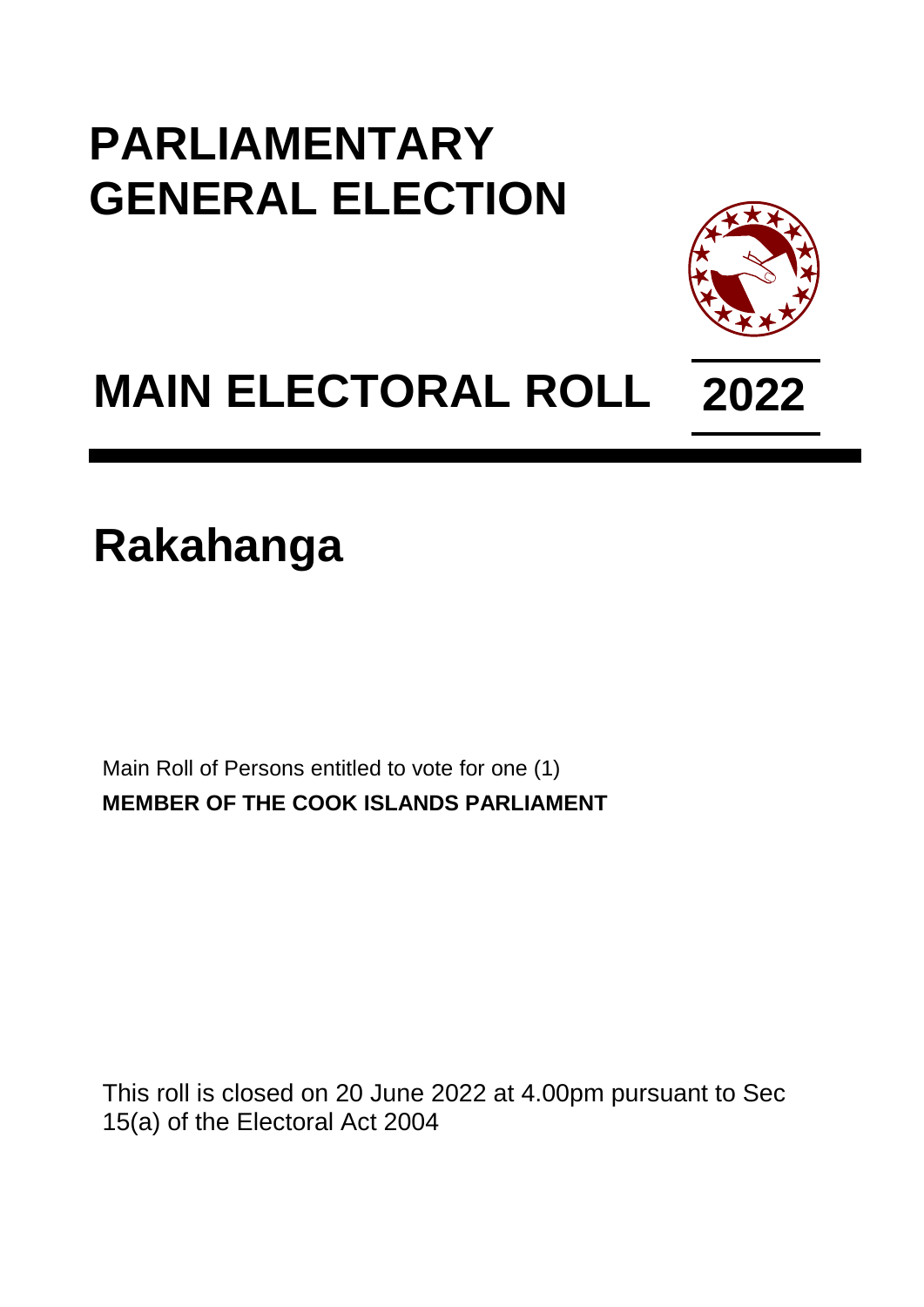



| ∼≖                |                                                              |
|-------------------|--------------------------------------------------------------|
| Page<br>1<br>Line | Name in Full, Residence, Occupation                          |
| 1                 | APORO TOKA Makira, Niteiri, Domestic Duties                  |
| 2                 | ARAHU Eileen, Teruakiore, Health TMO Cleaner                 |
| 3                 | ARATANGI Angete, Teruakiore, Pensioner                       |
| 4                 | ARATANGI Peter Jnr, Teruakiore, Assistant Finance Officer    |
| 5                 | ARATANGI Sema, Teruakiore, Heavy Machinery Driver            |
| 6                 | ARATANGI Sonny, Teruakiore, Biosecurity Officer              |
| 7                 | ARATANGI Tuatangi, Teruakiore, Agriculture Officer           |
| 8                 | AREA METUA Marion Taura, Niteiri, Womens Development officer |
| 9                 | GREIG Davida, Niteiri, Electrician officer                   |
| 10                | GREIG Hererua Howard, Purapoto, Pensioner                    |
| 11                | GREIG Temu, Niteiri, Full Time Carer                         |
| 12                | GREIG Toka, Purapoto, Pensioner                              |
| 13                | HAGAI Frances, Niteiri, Womens Development Officer           |
| 14                | HAGAI Frances Snr, Niteiri, Pensioner                        |
| 15                | HAGAI Mummaria Takai, Purapoto, Domestic Duties              |
| 16                | HAGAI Takai, Purapoto, Store/Shop Owner                      |
| 17                | HAGAI Temu, Purapoto, Pensioner                              |
| 18                | HAGAI Toka, Purapoto, Executive Officer                      |
| 19                | HAGAI Tupunangaro, Niteiri, Beautification Officer           |
| 20                | HAGAI Vapana VJ, Matara, Marine Officer                      |
| 21                | HERERAHI George, Niteiri, Electrician Apprentice             |
| 22                | HERETAMA Mami Metua, Niteiri, Womens Development Officer     |
| 23                | KAREROA-URIAERE Exham, Niteiri, Heavy Machinery Driver       |
| 24                | KAVANA Kavana, Niteiri, Carpenter                            |

KAVANA THOMPSON Priscilla Ngatokoitu, Niteiri, Police Officer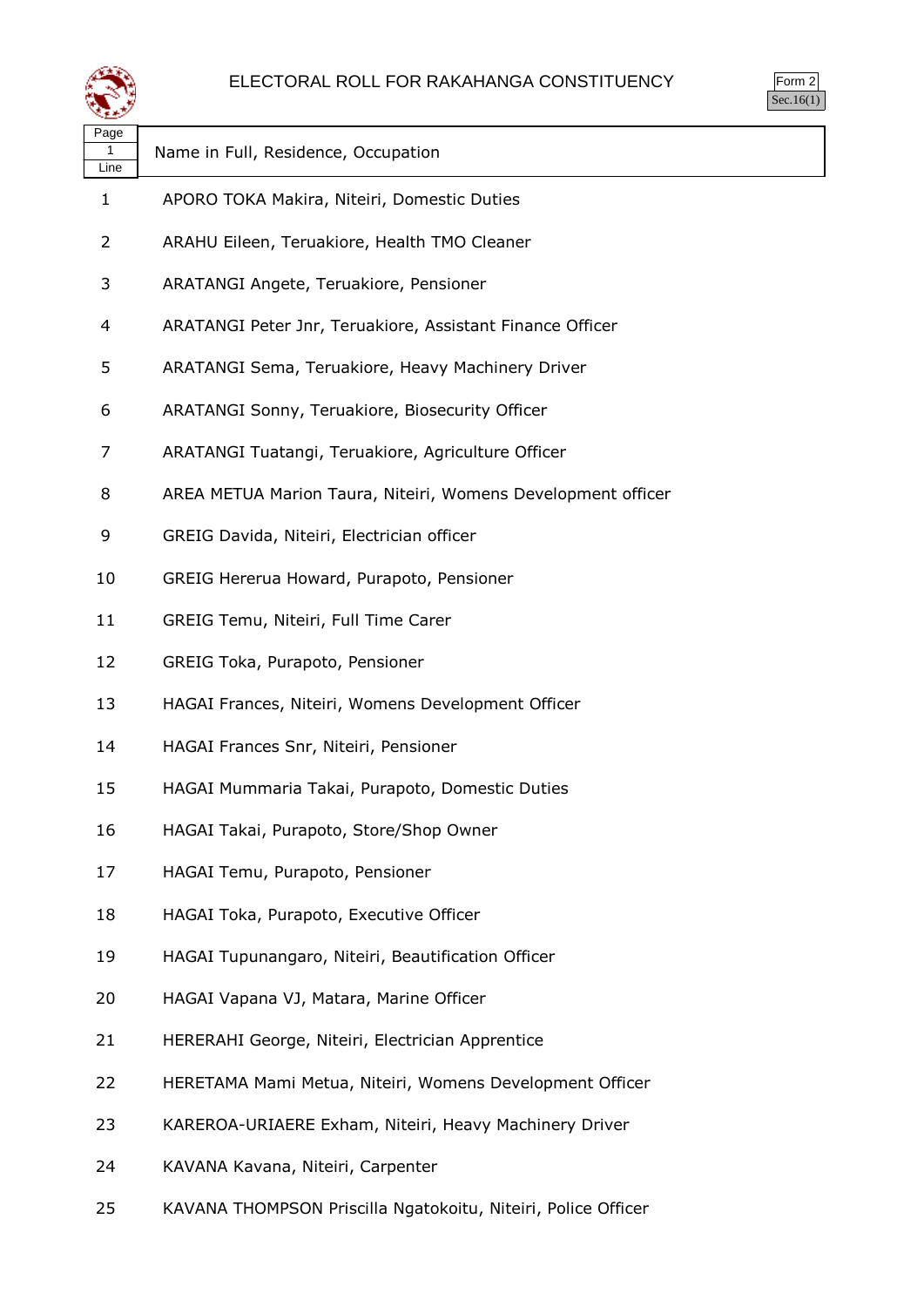

Form 2  $\frac{1}{\text{Sec.16(1)}}$ 

| Page<br>2<br>Line | Name in Full, Residence, Occupation                          |
|-------------------|--------------------------------------------------------------|
| 1                 | MANUELA Haua Rorani, Teruakiore, Minister of Religion - CICC |
| 2                 | MANUELA Ngaoa, Teruakiore, Teacher Aide                      |
| 3                 | MANUELA Piri Immi Tapeka, Teruakiore, Associate Teacher      |
| 4                 | MATAIO Kau Principal, Matara, BCI Staff                      |
| 5                 | NARAYAN Chatur Lal, Purapoto, Hydroponic Officer             |
| 6                 | NARAYAN Temuvaine, Purapoto, Pensioner                       |
| 7                 | PAPAHU Ataria, Niteiri, Snr Electrician Operator             |
| 8                 | PAPAHU Umereia Principal, Numahanga, Domestic Duties         |
| 9                 | PATERSON Edward Phillip, Numahanga, Pensioner                |
| 10                | PIHO Apolonari, Niteiri, Vodafone Officer                    |
| 11                | PIHO-TUPOU Mahiriki, Niteiri, INTAFF Officer                 |
| 12                | REPAIO Marie Teokotai, Numahanga, ECE Teacher Aide           |
| 13                | ROBATI Tamaro, Numahanga, Marine Officer                     |
| 14                | SETEPHANO Rautara, Numahanga, Pensioner                      |
| 15                | SETEPHANO Totoo, Numahanga, Pensioner                        |
| 16                | TAKAI Matangaro, Matara, Domestic Duties                     |
| 17                | TARAU Gabriel Mata Heretini, Niteiri, Unemployed             |
| 18                | TARAU Mata, Niteiri, Womens Development Officer              |
| 19                | TARAU Neti, Niteiri, Mayor                                   |
| 20                | TARAU Tokoteru, Niteiri, ECE School Teacher                  |
| 21                | TARIPO France Rodney, Teruakiore, School Grandsman           |
| 22                | TARIPO Maggie Yvette Purea, Purapoto, School Principal       |
| 23                | TARIPO Tuteru, Purapoto, Marine Officer                      |
| 24                | TAURA Taura, Niteiri, Womens development Officer             |

TEANINI Hagai Noa, Matara, Marine Officer